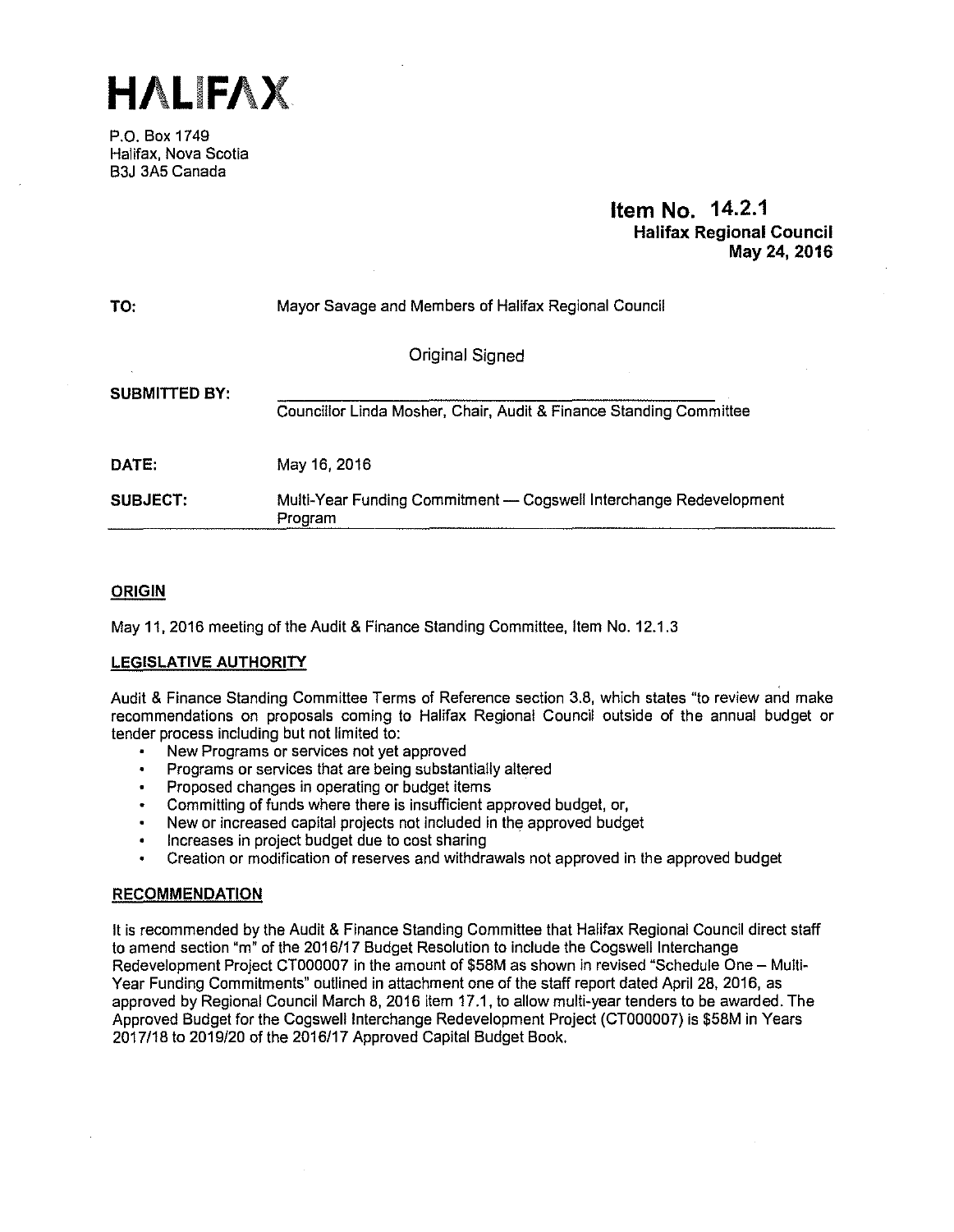## **BACKGROUND**

A staff report dated April 28, 2016 pertaining to a Multi-Year Funding Commitment for the Cogswell Interchange Redevelopment Program was before the Audit & Finance Standing Committee for consideration at its meeting held on May 11, 2016.

For further information, please refer to the attached staff report dated April 28, 2016.

#### **DISCUSSION**

The Audit & Finance Standing Committee considered the staff report dated April 28, 2016 at its meeting held on May 11, 2016 and forwarded the staff recommendation to Halifax Regional Council as outlined in this report.

### **FINANCIAL IMPLICATIONS**

As outlined in the attached staff report dated April 28, 2016.

#### **RISK CONSIDERATION**

As outlined in the attached staff report dated April 28, 2016.

#### **COMMUNITY ENGAGEMENT**

All meetings of the Audit & Finance Standing Committee are open to the public. The agenda and reports are provided online in advance of the meeting.

## **ENVIRONMENTAL IMPLICATIONS**

Not applicable.

#### **ALTERNATIVES**

The Audit & Finance Standing Committee did not discuss alternatives.

#### **ATTACHMENTS**

1. Staff report dated April 28, 2016

A copy of this report can be obtained online at http://www.halifax.ca/council/agendasc/cagenda.php then choose the appropriate meeting date, or by contacting the Office of the Municipal Clerk at 902.490.4210, or Fax 902.490.4208.

Report Prepared by: Liam MacSween, Legislative Assistant, 902.490.6521.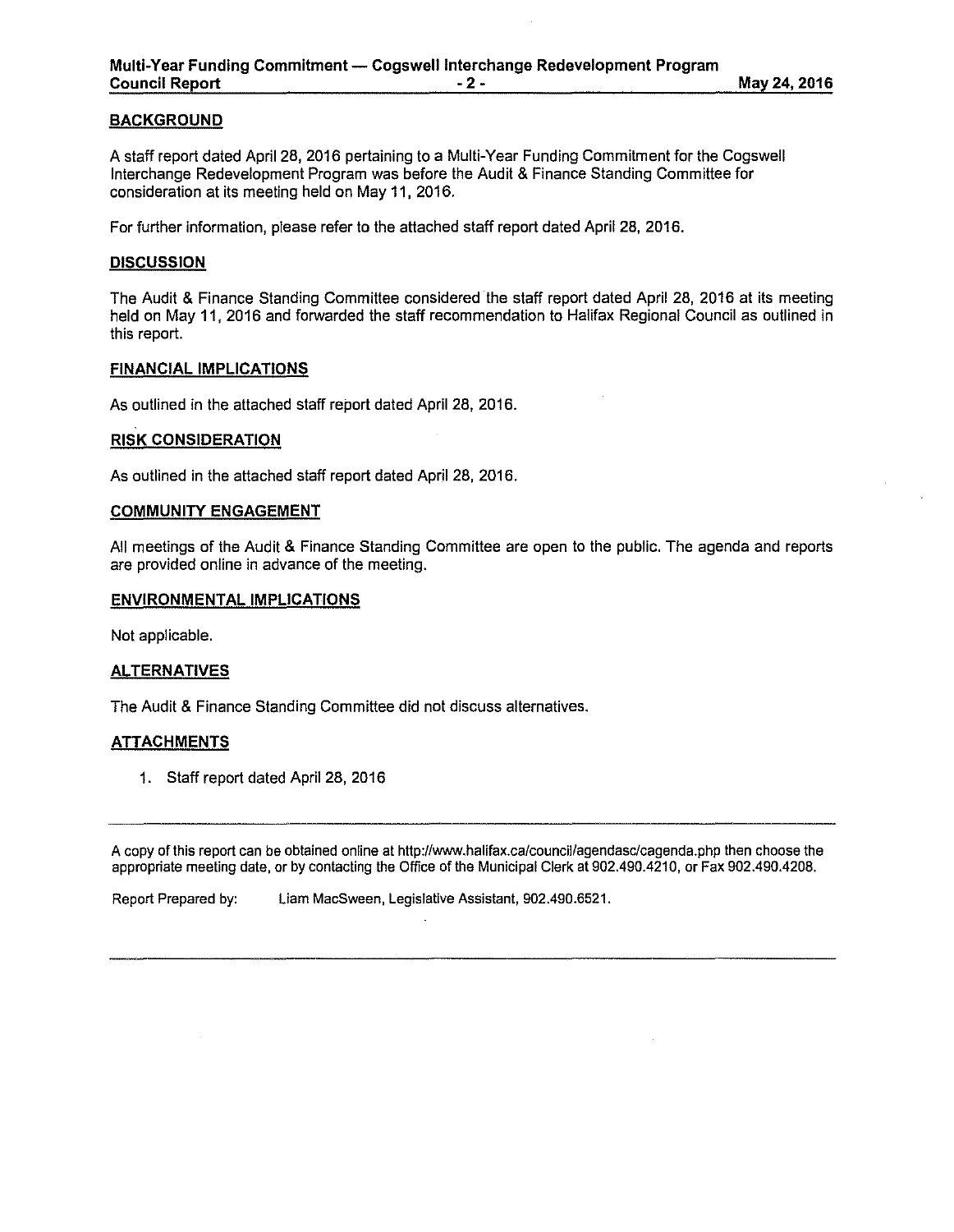

P.O. Box 1749 Halifax, Nova Scotia B3J 3A5 Canada

## Item No.12.1.3 Audit & Finance Standing Committee May 11,2016

| TO:                  |                                                                                          | Chair and Members of Audit and Finance Standing Committee |                                                                    |  |  |  |
|----------------------|------------------------------------------------------------------------------------------|-----------------------------------------------------------|--------------------------------------------------------------------|--|--|--|
| <b>SUBMITTED BY:</b> |                                                                                          | <b>Original Signed</b>                                    |                                                                    |  |  |  |
|                      | Amanda Whitewood, Director/CFO, Finance and Information, Communication<br>and Technology |                                                           |                                                                    |  |  |  |
| DATE:                | April 28, 2016                                                                           |                                                           |                                                                    |  |  |  |
| <b>SUBJECT:</b>      | Program                                                                                  |                                                           | Multi-Year Funding Commitment – Cogswell Interchange Redevelopment |  |  |  |

## **ORIGIN**

Approved 2016/17 Capital Budget

## LEGISLATIVE AUTHORITY

Halifax Regional Municipality Council approved, Dec 11, 2012, that all budget increases are to be presented to the Audit and Finance Standing Committee, prior to submission to Council.

HRM Charter, Section 93(1) - The Council shall make estimates of the sums that are required by the Municipality for the fiscal year; HRM Charter, Section79(1) - Specifies areas that the Council may expen<sup>d</sup> money required by the Municipality; HRM Charter, Section 35(2)(d)(i)

## **RECOMMENDATION**

It is recommended that the Audit and Finance Standing Committee recommend that Halifax Regional Council direct staff to amend section "m" of the 2016/17 Budget Resolution to include the Cogswell Interchange Redevelopment Project CT000007 in the amount of \$58M as shown in revised "Schedule One - Multi-Year Funding Commitments", as approved by Regional Council March 8, 2016 item 17.1, to allow multi-year tenders to be awarded. The Approved Budget for the Cogswell Interchange Redevelopment Project (CT000007) is S58M in Years 2017/18 to 2019/20 of the 2016/17 Approved Capital Budget Book.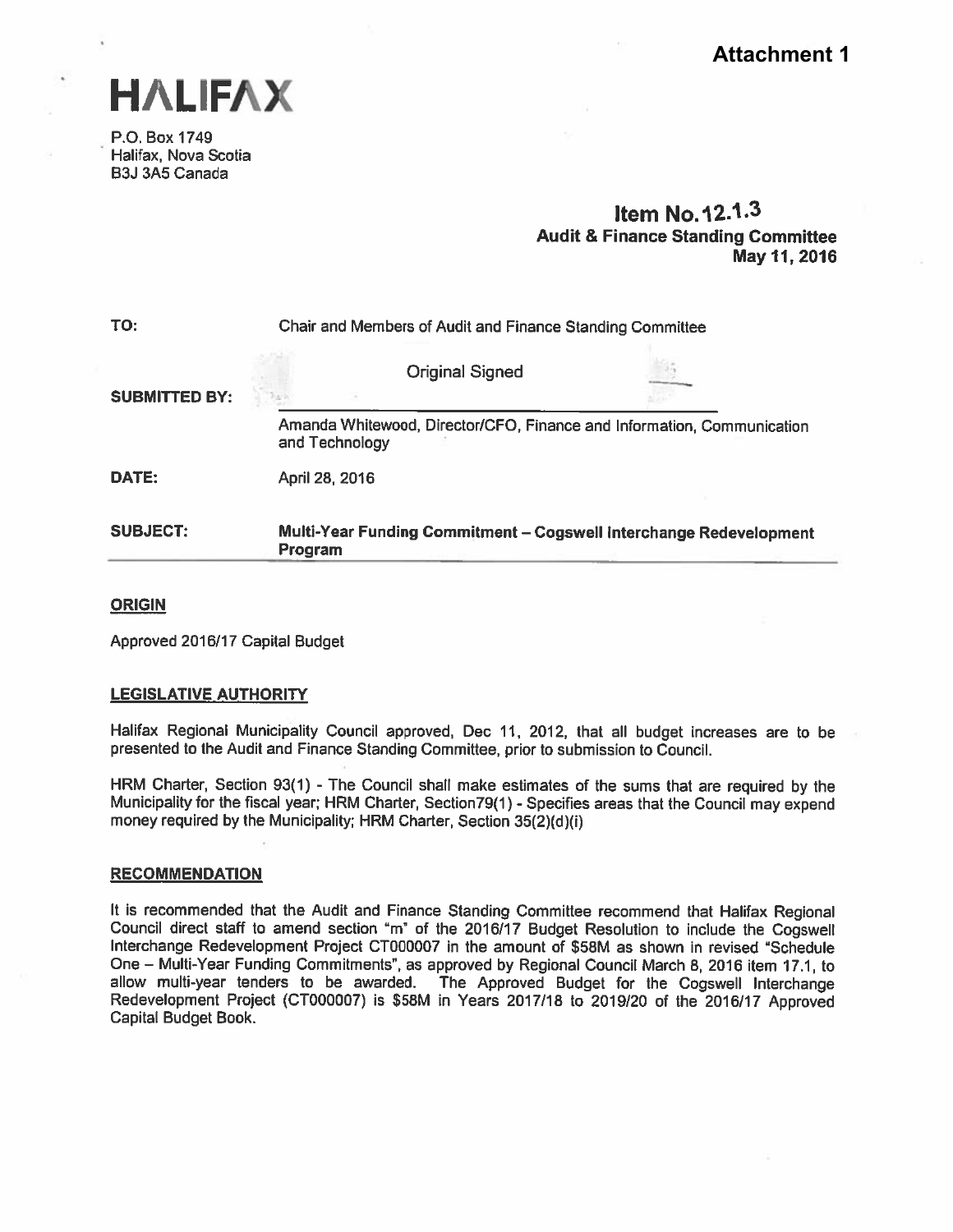### **BACKGROUND**

The Cogswell Interchange Redevelopment project is a large multi-year project. The project requires the ability to award multi-year tenders.

#### **DISCUSSION**

The Capital Budget is developed on <sup>a</sup> cash flow basis so that projects that span multiple years are required to be stated in terms of their anticipated actual expenditures by fiscal year. Aligning budgets with actual cash flows allows HRM to use the available budget capacity for other priority projects.

HRM has recently created a list of Multi-Year funding commitments and is approved in section "m" of the 2016/17 Budget Resolution and is detailed in "Schedule One – Multi-Year Funding Commitments". This list enables multi-year projects to use Regional Council's approval of the entire project budget to award multi-year contracts without taking up budget capacity before the expenditures are actually incurred.

The Cogswell Interchange Redevelopment Project (CT000007) has advanced to the stage where Requests for Proposals for multi-year design and consultant contracts are necessary to move forward and therefore, needs to be added to the schedule. By adding the Cogswell Interchange Redevelopment Project to the Multi-Year Funding Commitment schedule, RFP's can be issued for multi-year tenders.

At the time of the 2016/17 Capital Budget was being developed, the Cogswell Interchange Redevelopment Project was inadvertently not included on the Multi-Year Funding Commitment schedule. This administrative transaction is to provide the authority to issue RFP's for the multi-year spending on the early stages of the project including design work.

#### FINANCIAL IMPLICATIONS

The approva<sup>l</sup> of \$58M is for the purpose of awarding multi-year design and consultant contracts. This transaction is administrative in nature and the actual amount. of anticipated expenditures is less than \$3M which is in accordance with the 2016/17 Approved Capital Budget. There is no budget increase required in 2016/17.

The addition of the Cogswell Interchange Redevelopment Project in the amount of \$58M will bring the total of Multi-Year Funding Commitments to \$121 .03M as shown in Attachment #1.

#### RISK CONSIDERATION

There exists <sup>a</sup> significant risk to the program if the committee does not approve the recommendation. The Cogswell Redevelopment is entering into the design <sup>p</sup>hase which will require the engagemen<sup>t</sup> of the prime design contract. Without approva<sup>l</sup> of this recommendation, there is insufficient funding in <sup>2016</sup> to proceed with the design.

#### COMMUNITY ENGAGEMENT

N/A

#### ENVIRONMENTAL IMPLICATIONS

N/A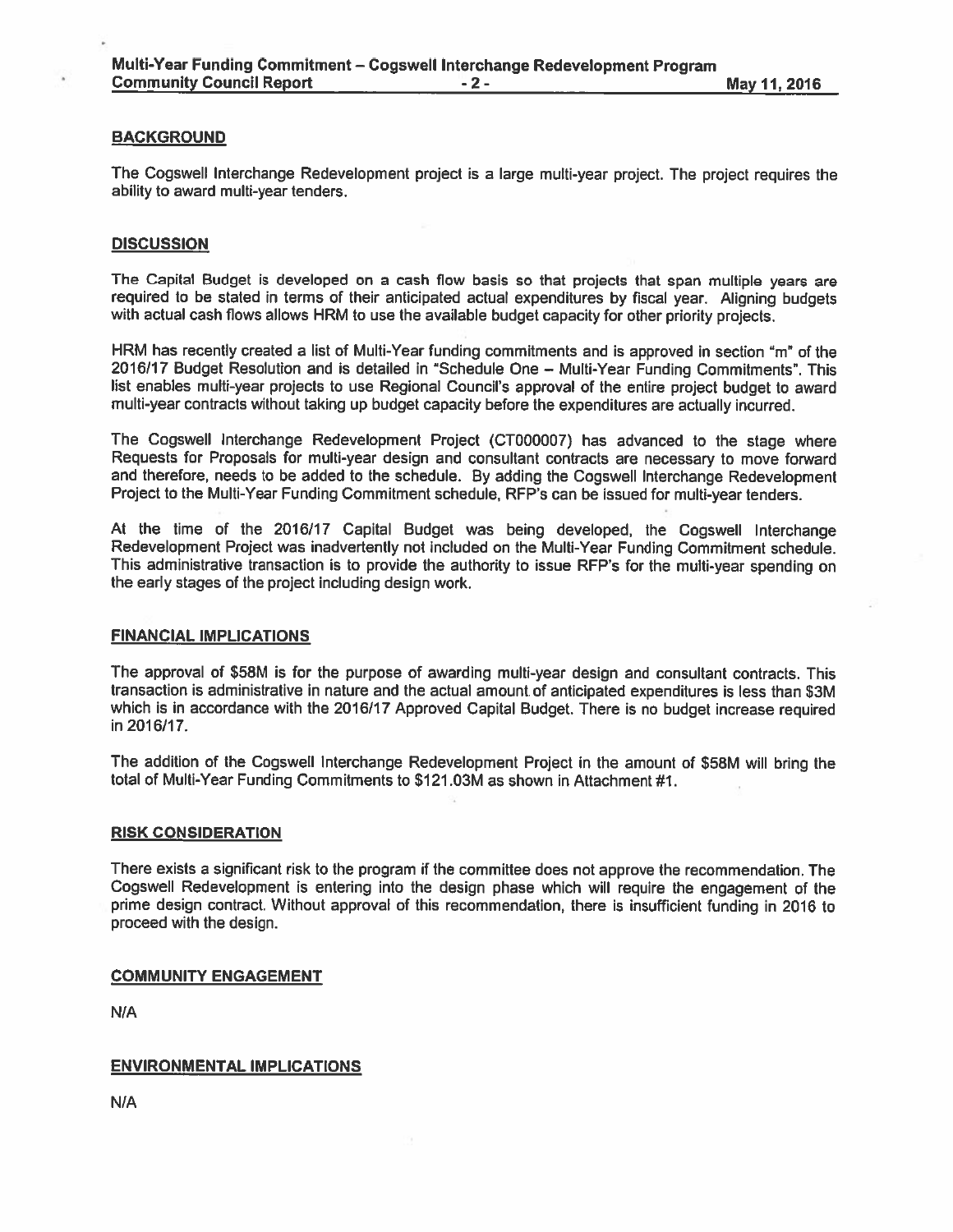## **ALTERNATIVES**

The RFP could be divided in such <sup>a</sup> manner as to align with the budget year-by-year allocation but numerous impacts include; <sup>a</sup> greater overall total design cost, reduced market <sup>p</sup>lace interest and could impact the design intent and continuity.

### **ATTACHMENTS**

| Attachment 1 - Revised Schedule of Multi-Year Funding Commitments           |
|-----------------------------------------------------------------------------|
| Attachment 2 - Cogswell Interchange Redevelopment Capital Supplemental Form |
| Attachment 3 - Original Schedule One of the 2016/17 Budget Resolution       |

<sup>A</sup> copy of this report can be obtained online at http://www.halifax.calcommcoun/index.php then choose the appropriate Community Council and meeting date, or by contacting the Office of the Municipal Clerk at 902.490.4210, or Fax 902.490.4208.

| Report Prepared by:           | John Spinelli, Director, Cogswell Redevelopment Project 902.293.8567<br>Mike Matheson, Senior Financial Consultant, 902.237.7180 |  |  |  |  |  |
|-------------------------------|----------------------------------------------------------------------------------------------------------------------------------|--|--|--|--|--|
| Report Approved by:           | <b>Original Signed</b>                                                                                                           |  |  |  |  |  |
|                               | Jane Fraser A/Depuly Chief Administration Officer 902.490.4630                                                                   |  |  |  |  |  |
| <b>Financial Approval by:</b> | <b>Original Signed</b>                                                                                                           |  |  |  |  |  |
|                               | Amanda Whitewood, Director of Finance and Information Technology/CFO, 902.490.6308                                               |  |  |  |  |  |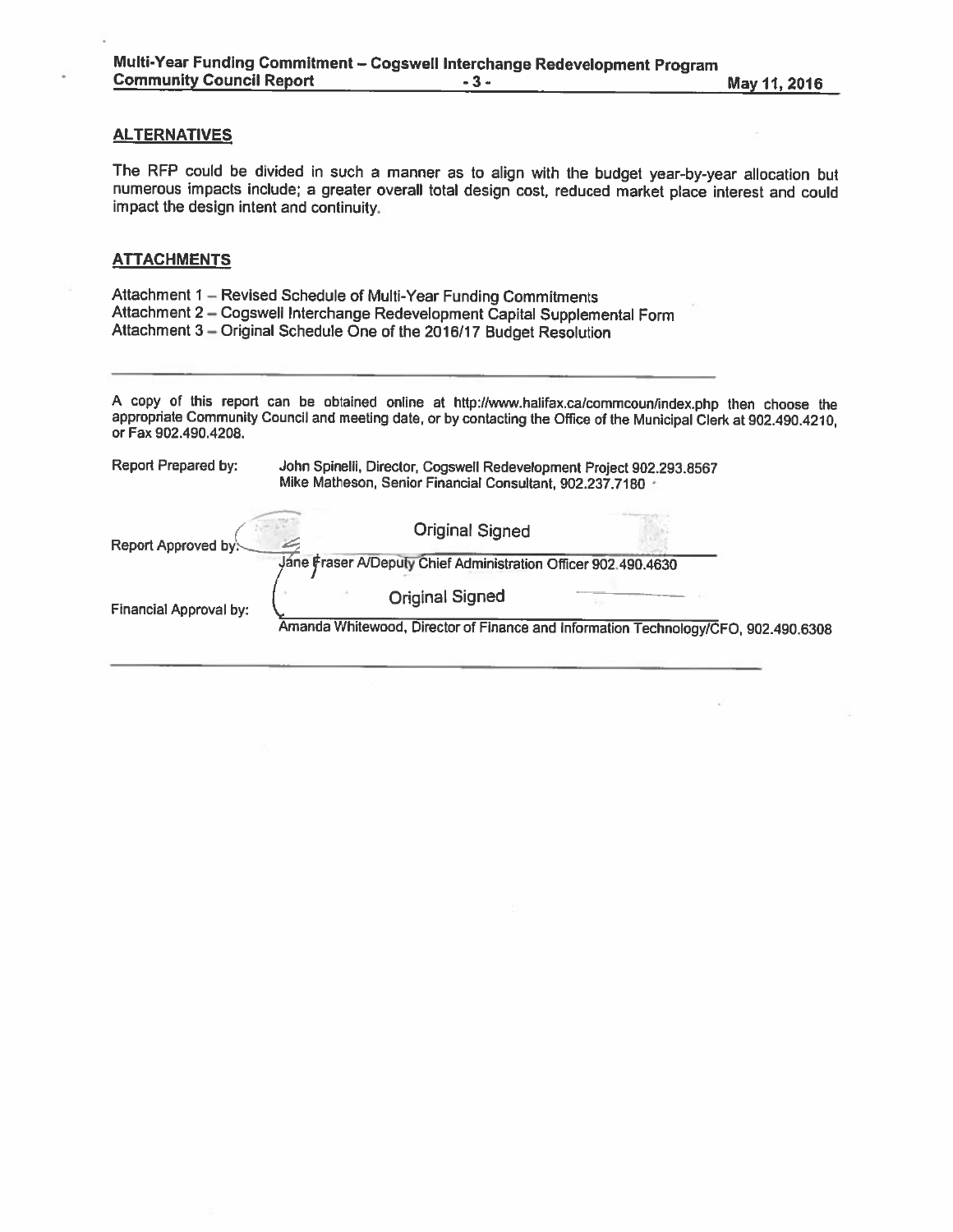## **Attachment 1**

## Schedule One - Multi-Year Funding Commitments

| Project<br>Start   | <b>Budget Category</b>       | Project Name                                               | Project #       | 2015      | 2016       | 2017       | 2019       | 2019                                    | 2020    | Grand Total |
|--------------------|------------------------------|------------------------------------------------------------|-----------------|-----------|------------|------------|------------|-----------------------------------------|---------|-------------|
| 2015               | <b>Buildings</b>             | <b>Cole Harbour Place</b>                                  | CB000045        | 970,000   | 1,375,000  | 1,375,000  |            |                                         |         | 3,720,000   |
|                    |                              | Dartmouth Multi-Pad                                        | C8000049        | 2,000,000 | 34,000,000 | 7,000,000  |            |                                         |         | 43,000,000  |
|                    |                              | Dartmouth Sportsplex Revitalization                        | CB000006        |           | 4,400,000  | 13,120,000 | 3,280,000  |                                         |         | 20,800,000  |
|                    | <b>Equipment &amp; Fieet</b> | Fire Apparatus Replacement                                 | CVJ01088        | 2,335,000 |            | 3,665,000  |            |                                         |         | 6,000,000   |
|                    | <b>Halifax Transit</b>       | <b>New Transit Technology</b>                              | CM020005        | 1,000,000 | 5,700,000  | 16,115,000 |            |                                         |         | 22,815,000  |
|                    | Parks & Playgrounds          | Cole Harbour Turf                                          | CP110002        | 100,000   | 3,800,000  |            |            |                                         |         | 3,900,000   |
|                    |                              | Traffic Improvements Herring Cove Road Widening            | <b>CTX01116</b> | 200,000   | 300,000    |            |            |                                         |         | 500,000     |
| 2016               | <b>Business Tools</b>        | Accident Reporting BI and RMV                              | CI000006        |           | 100,000    | 285,000    |            |                                         |         | 385,000     |
|                    |                              | Corporate Epayment Solution                                | C1000008        |           | 125,000    | 100,000    |            |                                         |         | 225,000     |
|                    |                              | <b>Enterprise Asset Management</b>                         | CID00631        |           | 2,700,000  | 1,580,000  |            |                                         |         | 4,280,000   |
|                    |                              | HR ESS/MSS                                                 | CI990032        |           |            | 670,000    | 520,000    |                                         |         | 1,190,000   |
|                    |                              | Permitting, Licensing, and Compliance Replacement Solution | CI990013        |           | 400,000    | 1,210,000  | 1,615,000  |                                         |         | 3,225,000   |
|                    |                              | Public Wifi                                                | CI000013        |           | 945,000    | 525,000    | 525,000    | 525,000                                 | 525,000 | 3,045,000   |
|                    |                              | <b>Recreation Services Software</b>                        | CI000005        |           | 900,000    | 1,645,000  | 1,205,000  | 1,520,000                               |         | 5,270,000   |
|                    |                              | <b>Revenue Management Solution</b>                         | CI990009        |           | 250,000    | 1,940,000  | 1,350,000  | 1,150,000                               |         | 4,690,000   |
|                    |                              | Rostering                                                  | CI000015        |           | 150,000    | 1,000,000  | 170,000    |                                         |         | 1,320,000   |
|                    |                              | <b>Source Management</b>                                   | CI000016        |           | 100,000    | 415,000    |            |                                         |         | 515,000     |
|                    |                              | Traffic Improvements Cogswell Interchange Redevelopment    | CT000007        |           | 3,000,000  | 15,000,000 | 23,000,000 | 20,000,000                              |         | 61,000,000  |
| <b>Grand Total</b> |                              |                                                            |                 | 6,605,000 | 58,245,000 | 65,645,000 | 31,665,000 | 23,195,000                              | 525,000 | 185,880,000 |
|                    |                              |                                                            |                 |           |            |            |            | Advanced Funding Commitment = \$121.03M |         |             |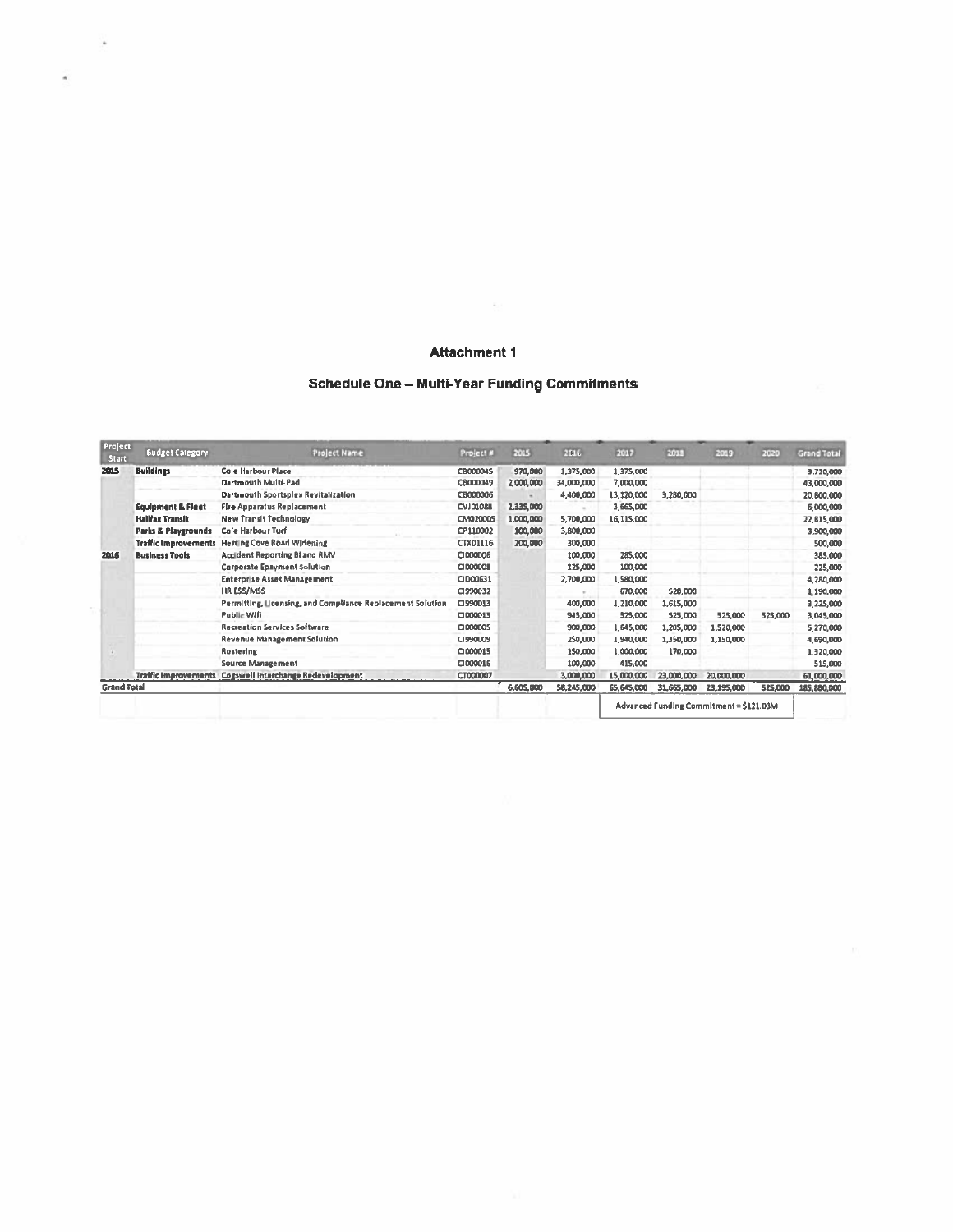# 2016/2017 Capital Budget Form

| <b>Project Name:</b>    | Cogswell Interchange Redevelopment |  |
|-------------------------|------------------------------------|--|
| <b>Project Number:</b>  | CT000007                           |  |
| <b>Business Unit:</b>   | <b>Operations Support</b>          |  |
| <b>Project Manager:</b> | John Spinelli                      |  |
| <b>Project Type:</b>    | Service Improvements               |  |
| Discrete/Bundled:       | <b>Discrete</b>                    |  |
| <b>Budget Category:</b> | <b>Traffic Improvements</b>        |  |

#### Project Summary:

This project will include the removal of the existing Cogswell area roadways, bridges, elevated structures, walls and underground infrastructure systems. Installation of new roadways, roundabouts and realignment of existing streets to facilitate improvement of vehicle, pedestrian and bicycle flows, Creation of several public par<sup>k</sup> spaces with the new availability of land parcels created from the Cogswell Redevelopment Program while maintaining harbour views as well as improving waterfront connectivity. The program will improve circulation into and out of the downtown area as well as provide <sup>a</sup> link from the downtown area to the north end. Creation of several land parcels for development of high value residential/mixed-use facilities by 3rd party developers. The layout of these areas shall conform to the existing small block footprint which will maintain and extend the existing urban structure concepts. The <sup>p</sup>hased release of these land parcels should substantially contribute to the ongoing construction costs for the Cogswell program

Total Capital Request: (5 Years) \$ 61,000,000

Supports Outcome Area:

Economic Development (Council Priority) I

Project Status a) concept; b) design; c) tender ready; or d) permits and approvals secured

Concept

Class '0,

How advanced are the budget estimates? Class D, C, B or A

CAPITAl. COSTS - Cash Flow

| <b>Fiscal Year</b>                        | 2016/17   | 2017/18                  | 2018/19    | 2019/20    | 2020/21 |
|-------------------------------------------|-----------|--------------------------|------------|------------|---------|
| <b>Gross Budget:</b>                      | 3,000,000 | 15,000,000               | 23,000,000 | 20,000,000 |         |
| <b>Funding Source:</b>                    |           |                          |            |            |         |
| Reserve Q146 - Planned Strategic Projects | 3,000,000 | 15,000,000               | 23,000,000 | 20,000,000 |         |
|                                           |           |                          |            | -          |         |
| <b>Total Funding:</b>                     | 3,000,000 | 15,000,000               | 23,000,000 | 20,000,000 |         |
| <b>Net budget:</b>                        |           | $\overline{\phantom{a}}$ |            | ۰          |         |

| <b>Ongoing Operating Costs</b>     | 2016/17 | 2017/18 | 2018/19 | 2019/20 | 2020/21 |
|------------------------------------|---------|---------|---------|---------|---------|
| <b>Annual Revenues:</b>            |         |         |         |         |         |
| <b>Annual Operating Costs:</b>     |         |         |         |         |         |
| <b>Net Annual Operating Costs:</b> |         |         |         |         |         |

| Detailed Work Plan 2016/17:                           | <b>Estimate</b> |
|-------------------------------------------------------|-----------------|
| Internal staffing allocations                         | 600,000         |
| 3rd party external consultants                        | 150,000         |
| Construction site office start-up and operating costs | 125,000         |
| <b>Prime Design Consultant costs</b>                  | 1,850,000       |
| <b>Issue RFP &amp; engage Constructor</b>             | 275,000         |
|                                                       |                 |
|                                                       |                 |
| <b>Total Estimated Work Plan 2016/17</b>              | 3,000,000       |
| Less Projected Carry Forward from Previous Years      |                 |
| Gross Budget Request for 2016/17                      | 3,000,000       |